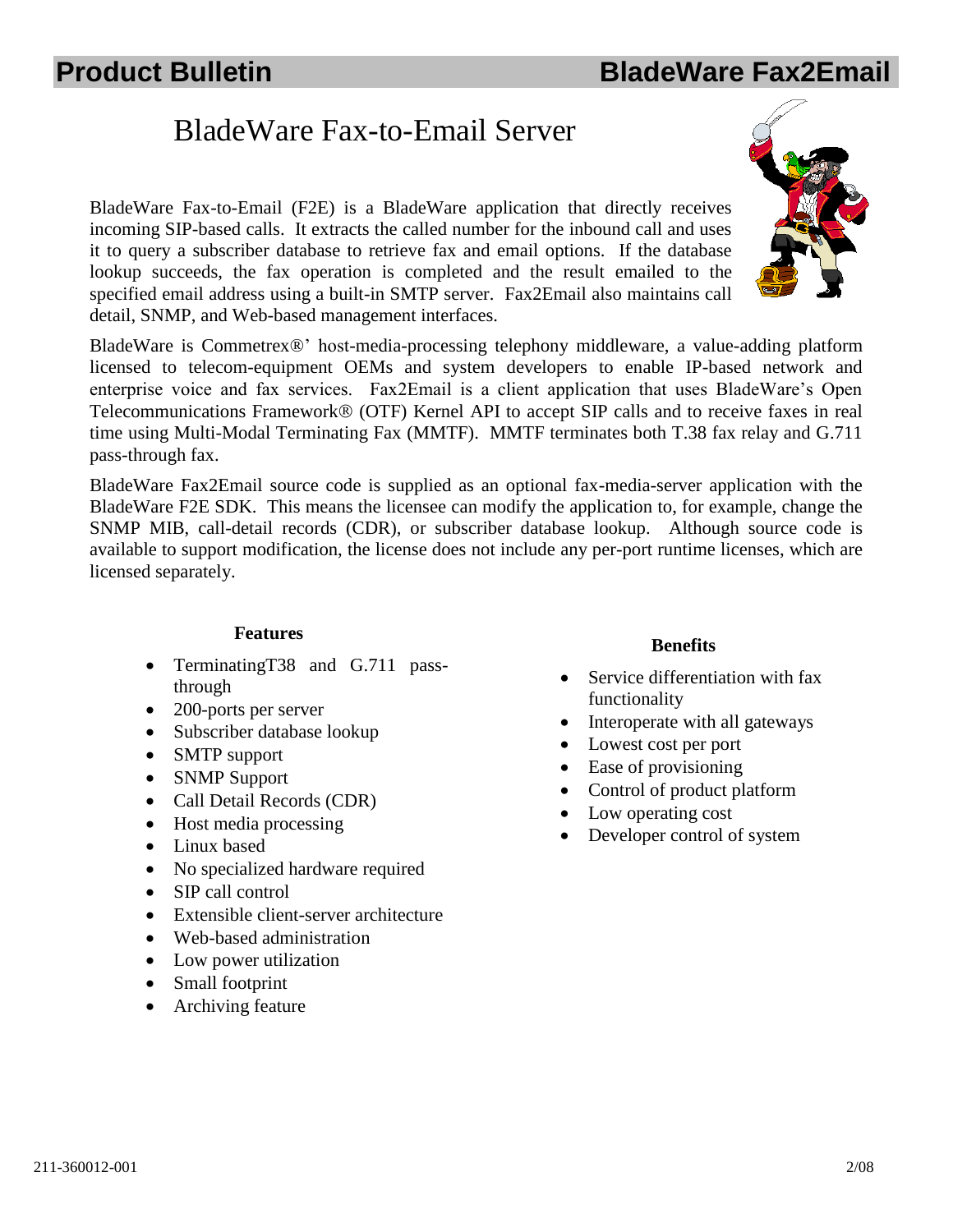## **Product Bulletin BladeWare Fax2Email**



### **System Overview**

BladeWare is an open value-adding platform that allows the licensee to cost-effectively develop FoIP-based network-service applications. BladeWare is a distributed clientserver system. Its distributed architecture makes it extensible; its client-server architecture makes it scalable simply by adding server blades.

#### **Subscriber Database**

The subscriber database look-up package interfaces with the subscriber database via a SOAP library. But in its simplest form, the database is a local flat file. The necessary information (subscriber email address and preferred image-file format) can also be extracted from the P-asserted identity fields in the SIP header. And the Microsoft proprietary SIP headers that indentify the recipient in Exchange applications are also supported. But the developer can easily substitute other access methods.

#### **Email Package**

The Email package forms emails and sends them to the specified SMTP server. The package includes a template-processing facility

2/08 2001 2001 2001 2008 2008 2012 2020 2031 2040 2040 2051 2062 207 208 209 2008 2014 2020 2031 2040 2040 204

for formatting the emails. A single thread is used to send emails. A queue is maintained within the package of pending operations. If the email is successfully sent, the fax file is deleted. If the email fails, the fax file and a text version of the email are written to a specified directory. In either case, a call-detail record (CDR) is written. The queue is maintained in memory; however a copy of each entry is saved in a specified directory. At startup, the email package will reload all queue entries from the queue file and process them. This scheme allows recovery after system failure. The queue is checkpointed to disk after each modification.

#### **Call-Detail Records**

The CDR package writes the call-detail record for each completed call. It handles swapping and deleting out-of-date CDR files.

#### **SNMP**

The SNMP Agent runs a thread that answers SNMP requests with the use of an SNMP library. It implements the Management Information Base (MIB) defined by Commetrex for the F2E system. A separate thread runs a trap package that provides an API for sending alerts.